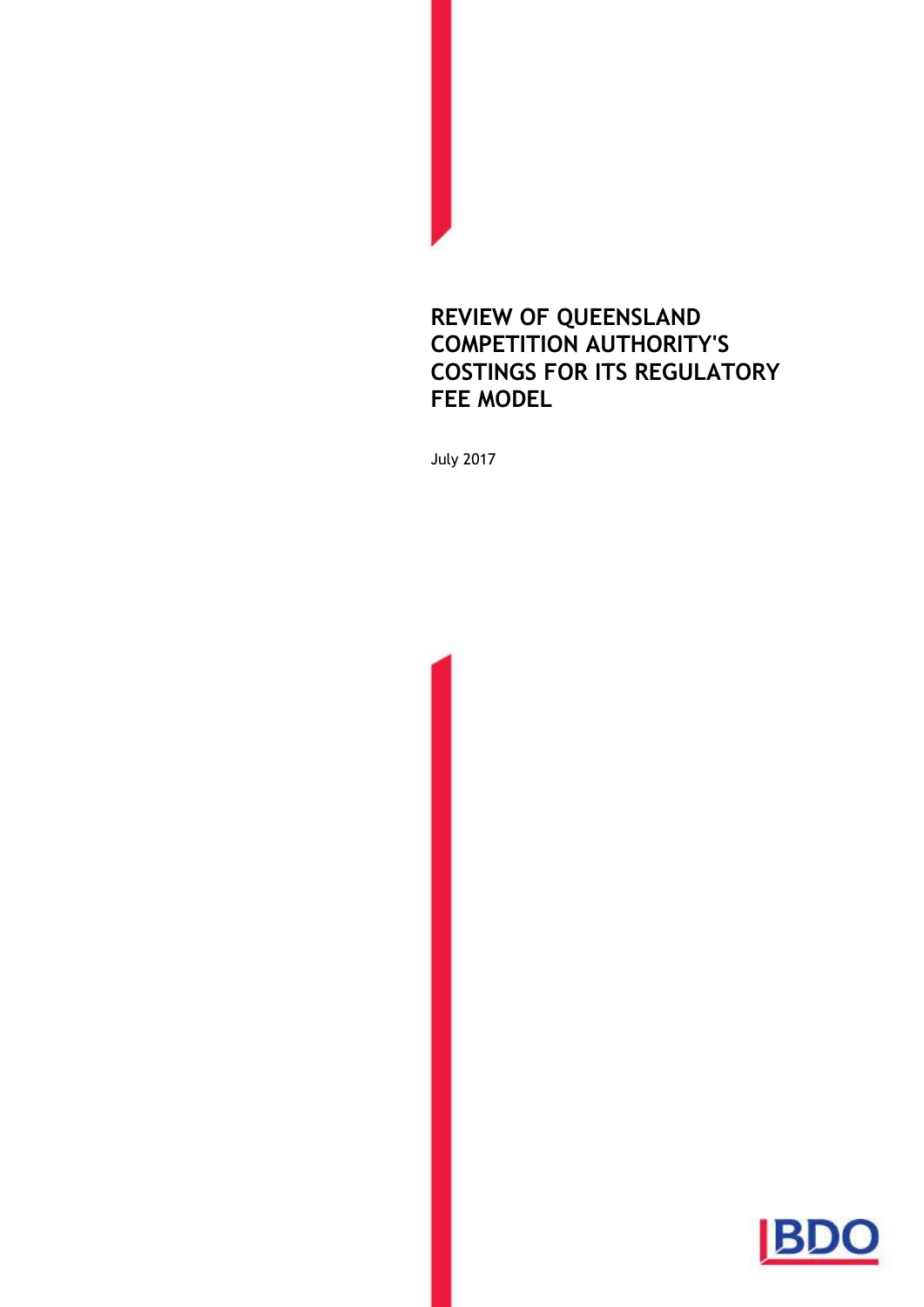

# **TABLE OF CONTENTS**

| 1 Introduction                        |                               | 1                       |
|---------------------------------------|-------------------------------|-------------------------|
|                                       | 1.1 Scope                     | 1                       |
|                                       | 1.2 Level of Costs and Fees   | 1                       |
|                                       | 2 Summary of Fee Framework    |                         |
| 3 Summary of Costing Model            |                               | 3                       |
|                                       | 3.1 Cost Centres              | 3                       |
|                                       | 3.2 Recording of Staff Time   | 3                       |
|                                       | 3.3 Cost Allocation Drivers   | 3                       |
| <b>4 Findings and Recommendations</b> |                               | $\overline{\mathbf{4}}$ |
|                                       | 4.1 Findings                  | 4                       |
|                                       | 4.2 Opinion on Reasonableness | $\overline{4}$          |
|                                       |                               |                         |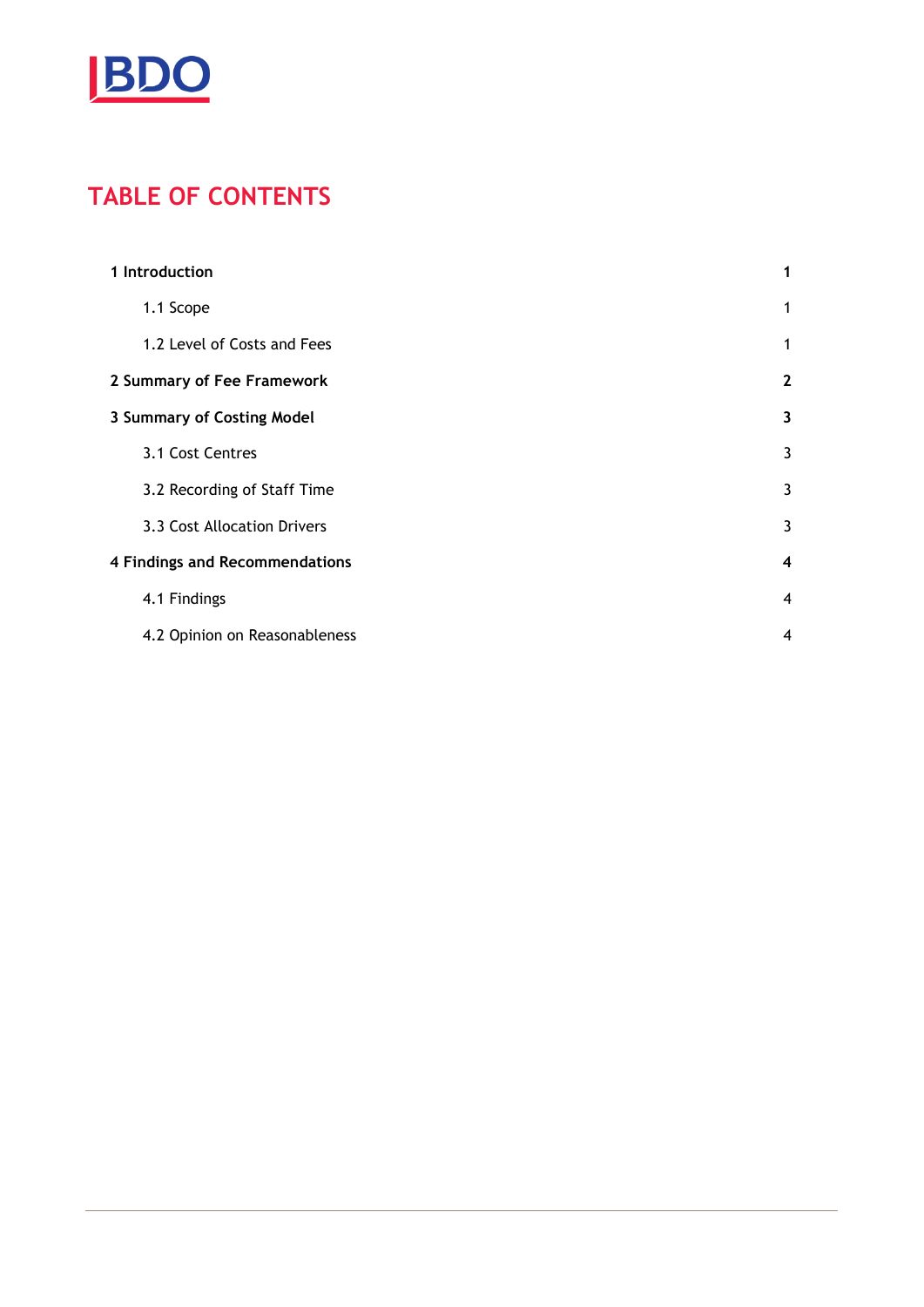

### <span id="page-2-0"></span>**1 INTRODUCTION**

#### <span id="page-2-1"></span>**1.1 Scope**

The objective of this review is to determine whether, in the opinion of BDO, the costings used in the model for 2016-17 are appropriate given the requirements for setting fees in section 3 of the *Queensland Competition Authority Regulation 2007*.

This section provides that:

The fee payable to the authority for providing a services or performing a function mentioned in schedule 1 is the amount –

- (a) the authority considers to be reasonable; and
- (b) that is not more than the reasonable cost of providing the service or performing the function.

Schedule 1 to the regulation lists 21 services or functions for which fees are payable.

For the 2016-17 financial year, the review is to particularly review:

- 1. time allocations by user;
- 2. consultant cost coding;
- 3. costs against fees in terms of coding reasonableness; and
- 4. to sample test the original documentation supporting costs charged to particular services or functions.

#### <span id="page-2-2"></span>**1.2 Level of Costs and Fees**

For 2016-17, the Authority's budget provides for expenditure of \$16,165,474 (2015-16, \$21,323,082). Of this amount, \$8,476,000 (52%) is invoices quarterly to the regulated entities, on the basis of the estimated costs for 2016-17 attributable to those entities – with actual cost adjustments to be made after year-end.

The actual cost adjustments can be significant, due to the actual scope and scale of regulatory activities differing from those provided for in the development of the annual budget.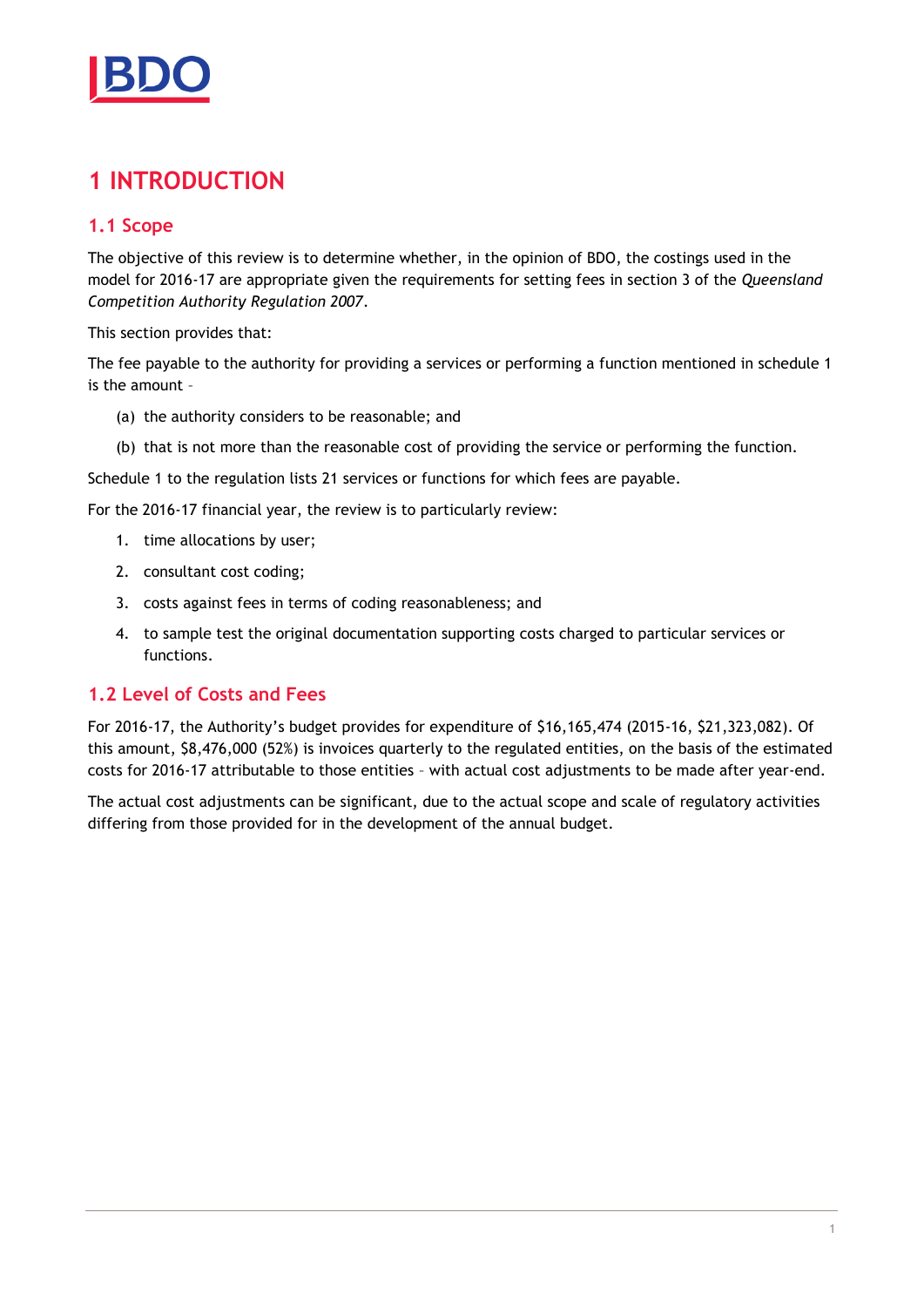

### <span id="page-3-0"></span>**2 SUMMARY OF FEE FRAMEWORK**

The Fee Framework and costing model provide the basis for the Authority's assessment of the reasonable cost of providing a service or performing a function.

The main elements of the Fee Framework are:

- 1. Fees are calculated on the Authority's estimate of the actual cost of performing the Functions in respect of each regulated entity over the coming 12 months.
- 2. For each regulated entity, these estimates are the sum of:
	- a. the estimates costs of staff and specialist consultants' advice; and
	- b. a proportion of estimated overheads.
- 3. Regulatory services and the associated fee will be reviewed if the proposed fee is more than 1% of an entity's regulated annual revenue.
- 4. Any under or over recover of actual costs will be adjusted after year-end.

The framework includes a pragmatic measure to simplify its implementation in relation to the Retail Electricity sector – namely that no fees are levied on the small retailers, with their costs being spread across, and recovered from, the larger retailers.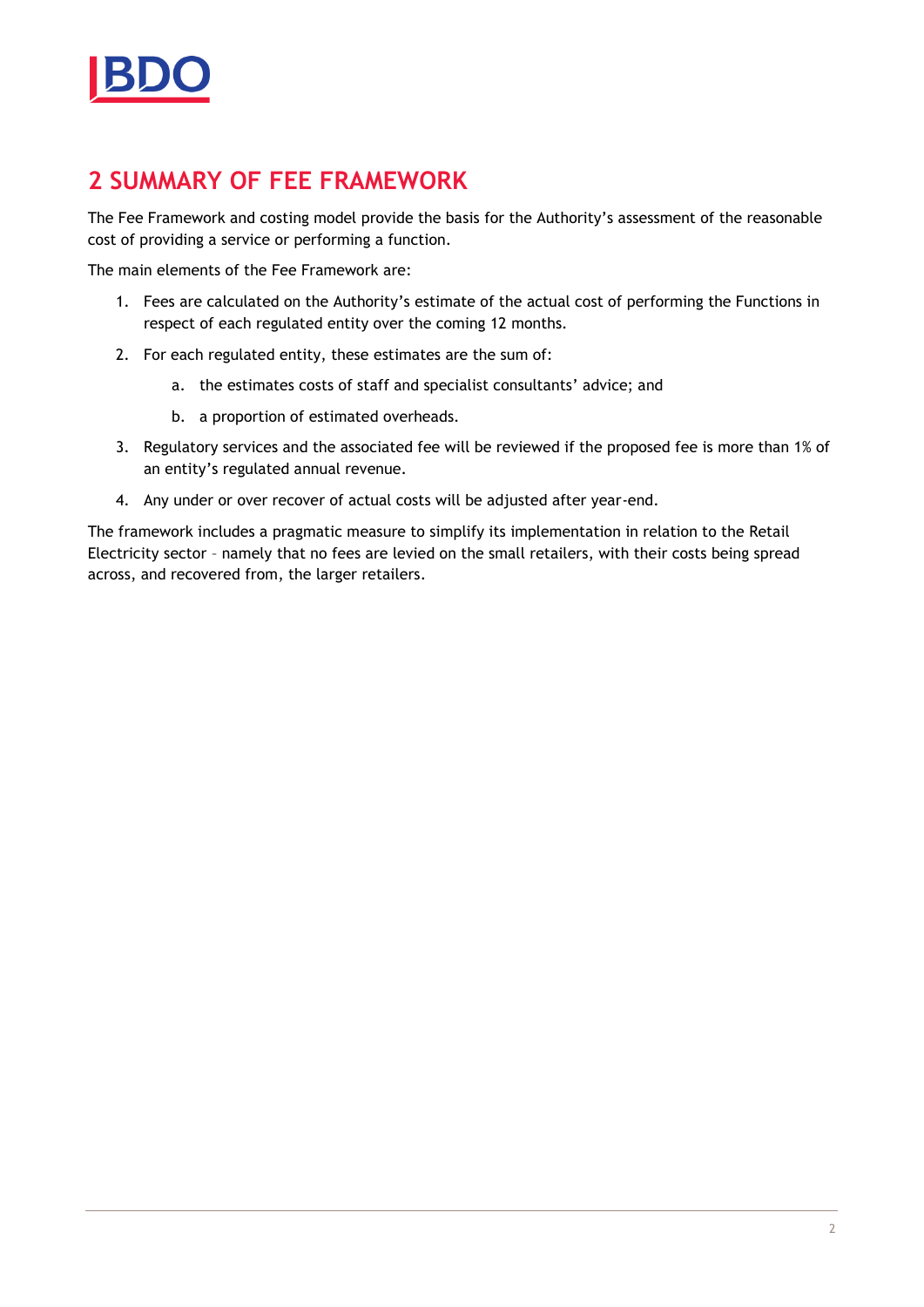

### <span id="page-4-0"></span>**3 SUMMARY OF COSTING MODEL**

The Authority's costs model has a number of elements, as described below.

#### <span id="page-4-1"></span>**3.1 Cost Centres**

Staff and specialist consultants' cost are allocated to:

- 1. industry sectors for Retail Electricity, Electricity Distribution and SEQ Retail Water, and then to regulated entities within each sector;
- 2. individual regulated entities Dalrymple Bay Coal Terminal, Aurizon Network, Queensland Rail and SunWater;
- 3. corporate services; and
- 4. non-recoverable costs.

#### <span id="page-4-2"></span>**3.2 Recording of Staff Time**

The staffing levels for a year, and their allocation to projects, are estimated in the development of the annual budget.

The actual allocations of staff time to projects are recorded weekly on a time allocation sheet through the intranet. Any adjustments of the estimated staffing costs to the actual staffing costs are made at year-end by reference to the actual time allocation data for the year, as well as any unbudgeted changes to salary costs.

#### <span id="page-4-3"></span>**3.3 Cost Allocation Drivers**

The Authority uses a single cost driver – staff costs - to allocate corporate overheads.

Corporate overheads are allocated to regulated sectors and entities in the same proportion as the cost of Staff Salaries for those sectors and entities. The Staff Salary costs for each sector and entity are the gross payroll costs for each employee working on that project, including the Peer Review team members.